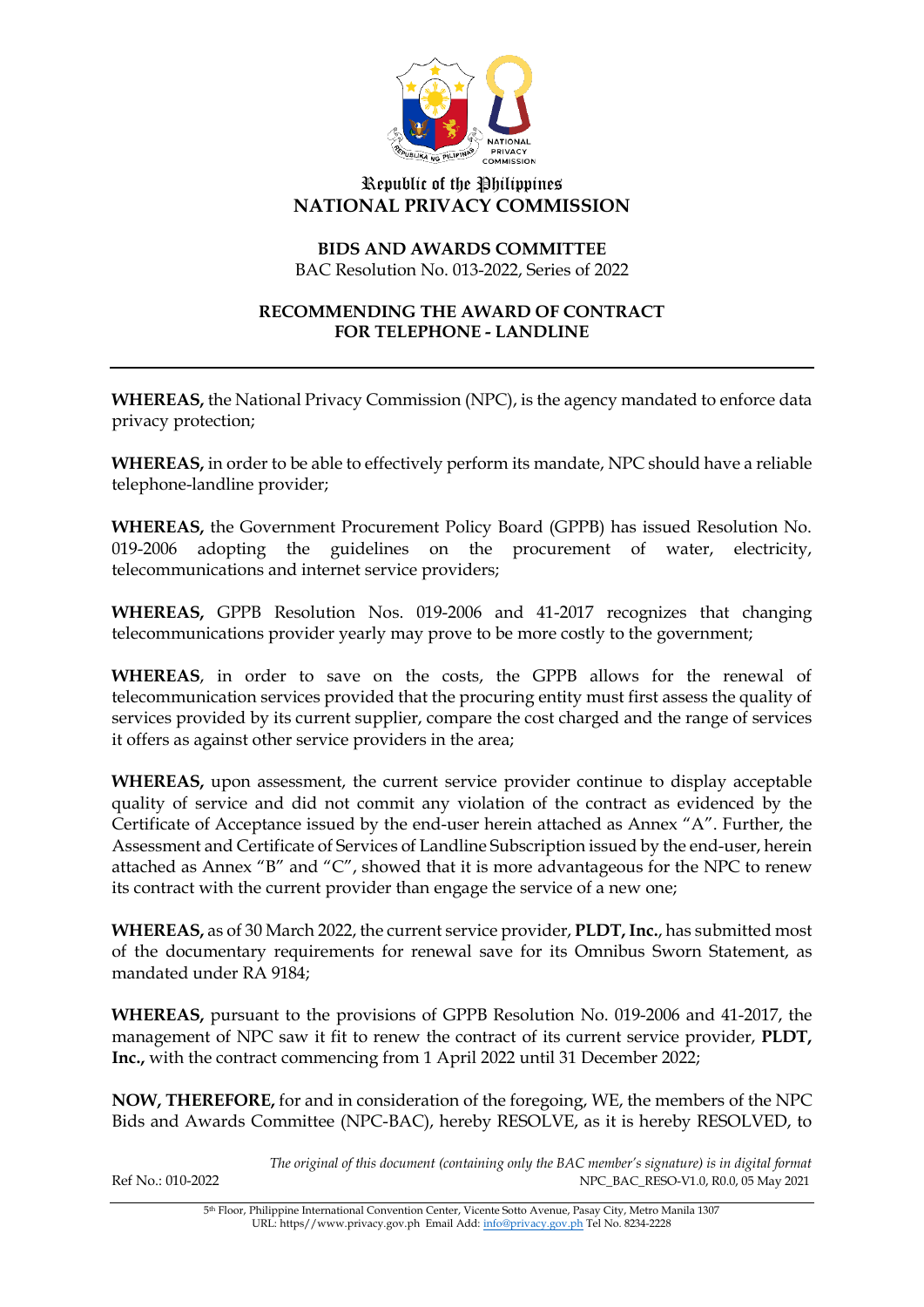

## Republic of the Philippines **NATIONAL PRIVACY COMMISSION**

recommend the renewal of the contract for the NPC's telephone – landline services, in accordance with GPPB Resolution Nos. 019-2006 and 41-2017 with **PLDT, INC.,** *provided that* prior to the first payment of the services, PLDT will submit a copy of the duly accomplished and notarized Omnibus Sworn Statement, with applicable attachments, in compliance with RA 9184 and GPPB Resolution No. 21-2017.

**RESOLVED** this 30<sup>th</sup> day of March 2022 via combination of on-site and videoconference meeting.

**ATTEST:**

Digitally signed by Ragsag

Jonathan Rudolph Yandan

**JONATHAN RUDOLPH Y. RAGSAG** *OIC-Chief, DSTSD BAC Member*

Digitally signed by Mendoza Ma Josefina Eusebio

**ATTY. MA. JOSEFINA E. MENDOZA** *Attorney IV, LD BAC Member*

Digitally signed by Milanes<br>Rainier Anthony Mabias

**ATTY. RAINIER ANTHONY M. MILANES** *Chief, CMD BAC Member*

*On official business* **ATTY. IVY GRACE T. VILLASOTO** *Attorney V, PDD BAC Vice Chairperson*

palula

Digitally signed by Patula Maria Theresita Elnar Date: 2022.03.31 15:32:02 +08'00'

**ATTY. MARIA THERESITA E. PATULA** *Director IV, LEO BAC Chairperson*

**APPROVED:**

*\_\_\_\_\_\_\_\_\_\_\_\_\_\_\_\_\_\_\_\_\_\_\_\_\_\_\_\_\_\_\_\_\_*

Digitally signed by Naga John Henry Du

**ATTY. JOHN HENRY DU NAGA**

*Privacy Commissioner Head of the Procuring Entity* Date: 31 March 2022

*The original of this document (containing only the BAC member's signature) is in digital format* Ref No.: 010-2022 NPC\_BAC\_RESO-V1.0, R0.0, 05 May 2021

5th Floor, Philippine International Convention Center, Vicente Sotto Avenue, Pasay City, Metro Manila 1307 URL: https//www.privacy.gov.ph Email Add[: info@privacy.gov.ph](mailto:info@privacy.gov.ph) Tel No. 8234-2228